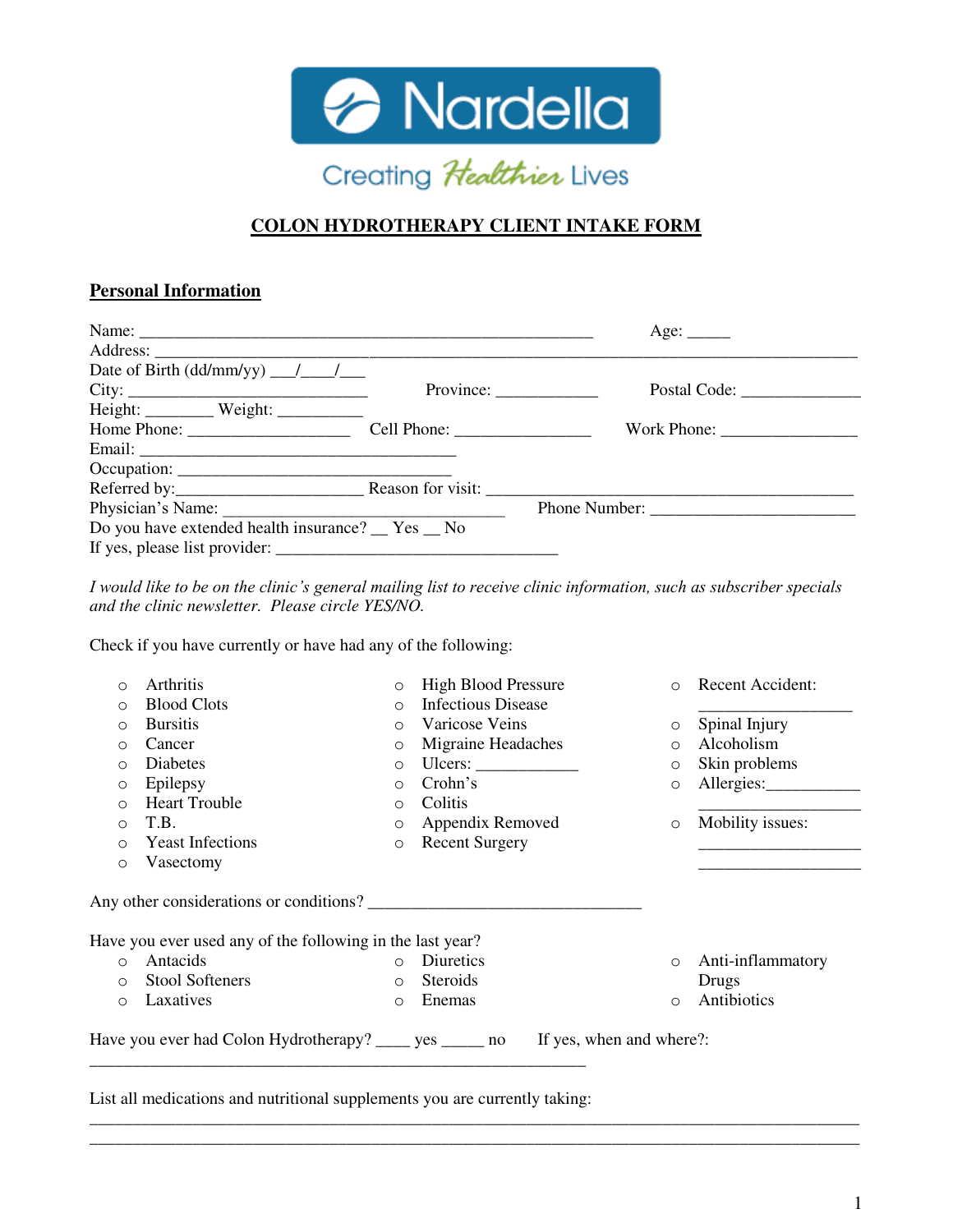#### **Additional History for Colon Hydrotherapy Sessions**

| Your bowel movement (BM) frequency:                                          |          |                              |         |                           |
|------------------------------------------------------------------------------|----------|------------------------------|---------|---------------------------|
| 2 or more a day 1 per day 4 per week<br>2 or 3 per week less than 2 per week |          |                              |         |                           |
| Do you have to strain? $\_\_\$ yes $\_\_\$ no                                |          |                              |         |                           |
| Use laxatives? $\_\_\$ yes $\_\_\$ no                                        |          |                              |         |                           |
| If yes, Brands(s): $\frac{1}{2}$                                             |          |                              |         |                           |
| Have you had any of the following?                                           |          |                              |         |                           |
| Hemorrhoids When?                                                            |          |                              |         |                           |
|                                                                              |          |                              |         |                           |
|                                                                              |          |                              |         |                           |
|                                                                              |          |                              |         |                           |
|                                                                              |          |                              |         |                           |
|                                                                              |          |                              |         |                           |
|                                                                              |          |                              |         |                           |
|                                                                              |          |                              |         |                           |
| Check if you currently have the following:                                   |          |                              |         |                           |
| <b>Bad Breath</b><br>$\Omega$                                                | $\Omega$ | <b>BM</b> Difficult/Painful  | $\circ$ | Colitis                   |
| o Coated Tongue                                                              | $\circ$  | Stool – Very foul odor       | $\circ$ | Constipation              |
| <b>Swollen Ankles</b><br>$\circ$                                             | $\circ$  | Burning stomach              | $\circ$ | Crohn's Disease           |
| Hungry between meals<br>$\circ$                                              |          | sensation                    | $\circ$ | <b>Ulcerative Colitis</b> |
| Vomiting<br>$\circ$                                                          |          | $\circ$ Burning/Itching anus | $\circ$ | Diverticulitis            |

o Asthma o Bronchitis

o Greasy foods upset o Chronic fatigue o Hay Fever

o Difficulty sleeping

\_\_\_\_\_\_\_\_\_\_\_\_\_\_\_\_\_\_\_\_\_\_\_\_\_\_\_\_\_\_\_\_\_\_\_\_\_\_\_\_\_\_\_\_\_\_\_\_\_\_\_\_\_\_\_\_\_\_\_\_\_\_\_\_\_\_\_\_\_\_\_\_\_\_\_\_\_\_\_\_\_\_\_\_\_\_\_\_\_\_ \_\_\_\_\_\_\_\_\_\_\_\_\_\_\_\_\_\_\_\_\_\_\_\_\_\_\_\_\_\_\_\_\_\_\_\_\_\_\_\_\_\_\_\_\_\_\_\_\_\_\_\_\_\_\_\_\_\_\_\_\_\_\_\_\_\_\_\_\_\_\_\_\_\_\_\_\_\_\_\_\_\_\_\_\_\_\_\_\_\_

| Daily and Dietary Habits: |       |          |       |      |  |
|---------------------------|-------|----------|-------|------|--|
| Alcohol:                  | Heavy | Moderate | Light | None |  |
| Coffee:                   | Heavy | Moderate | Light | None |  |
| Tobacco:                  | Heavy | Moderate | Light | None |  |
| Drugs:                    | Heavy | Moderate | Light | None |  |
| Exercise:                 | Heavy | Moderate | Light | None |  |
| Sleep:                    | Heavy | Moderate | Light | None |  |
| Appetite:                 | Heavy | Moderate | Light | None |  |
| Water:                    | Heavy | Moderate | Light | None |  |

Have had any complications with your current or prior pregnancies: Y/N

Are you pregnant? Y/N Number of pregnancies: \_\_\_\_\_\_\_

o Blood in Stool

o Stress o Depression o Allergies o Indigestion

o Gas

If yes, please describe:

| What do you usually eat : |
|---------------------------|
| Breakfast:                |
| Lunch:                    |
| Dinner:                   |
| Snacks:                   |

Any other medical history/medications we should know about?

o Gallbladder Disease o Liver troubles o Abdominal Hernia

o Diarrhea